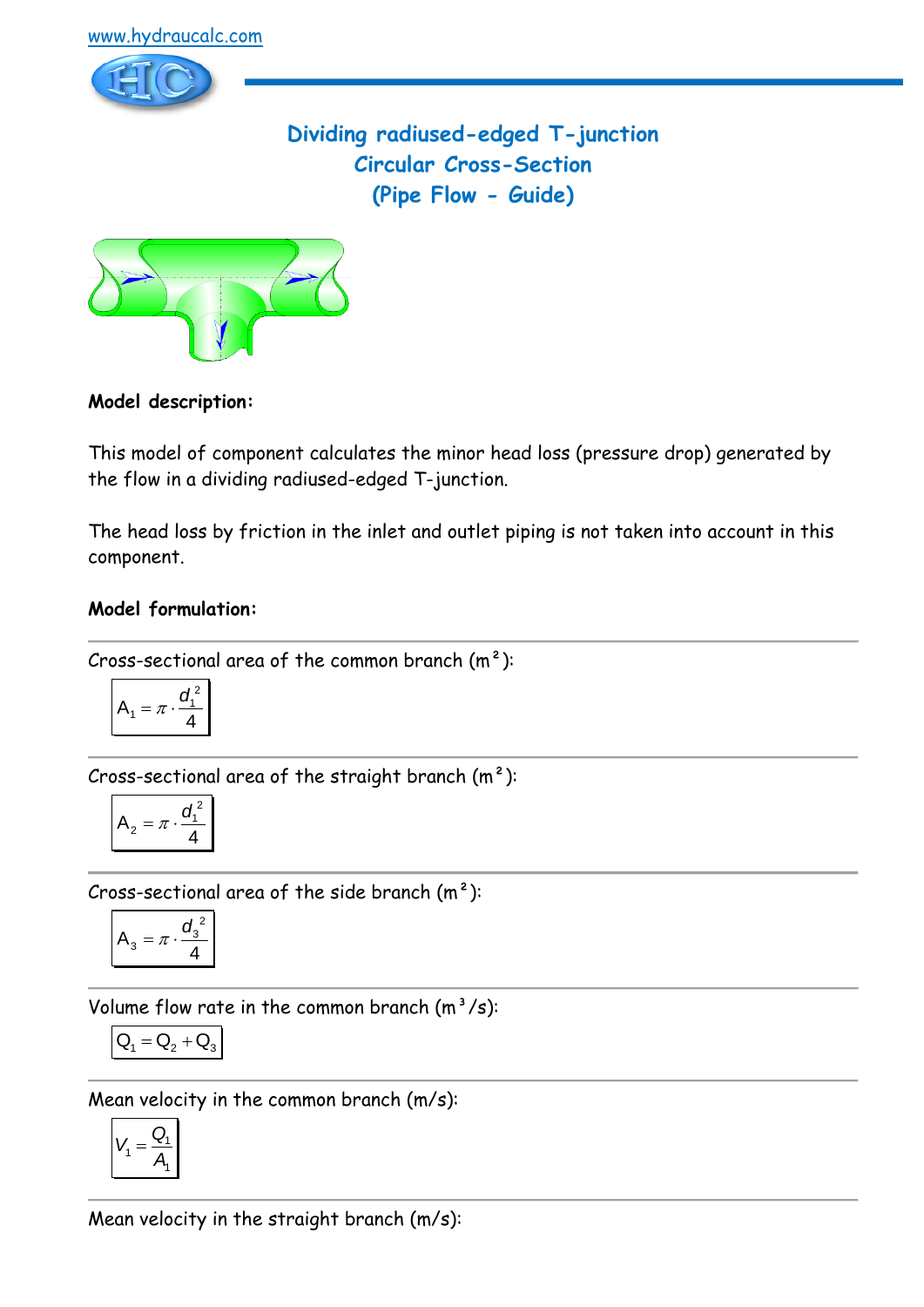$$
V_2 = \frac{Q_2}{A_2}
$$

Mean velocity in the side branch (m/s):

$$
V_3 = \frac{Q_3}{A_3}
$$

Mass flow rate in the common branch (kg/s):

$$
W_1 = \mathbf{Q}_1 \cdot \rho_m
$$

Mass flow rate in the straight branch (kg/s):

$$
W_2 = Q_2 \cdot \rho_m
$$

Mass flow rate in the side branch (kg/s):

$$
\mathbf{W}_{3}=\mathbf{Q}_{3}\cdot\boldsymbol{\rho}_{m}
$$

Reynolds number in the common branch:

$$
NRe_1 = \frac{V_1 \cdot d_1}{V}
$$

Reynolds number in the straight branch:

$$
NRe_2 = \frac{V_2 \cdot d_1}{v}
$$

Reynolds number in the side branch:

$$
NRe_3 = \frac{V_3 \cdot d_3}{V}
$$

Coefficient K93:

$$
\mathcal{E}\text{fficient K93:}
$$
\n
$$
K_{93} = 0.57 - 1.07 \cdot \left(\frac{r}{d_3}\right)^{1/2} - 2.13 \cdot \left(\frac{r}{d_3}\right) + 8.24 \cdot \left(\frac{r}{d_3}\right)^{3/2} - 8.48 \cdot \left(\frac{r}{d_3}\right)^2 + 2.9 \cdot \left(\frac{r}{d_3}\right)^{5/2}
$$
\n[1]

equation §16.1.2)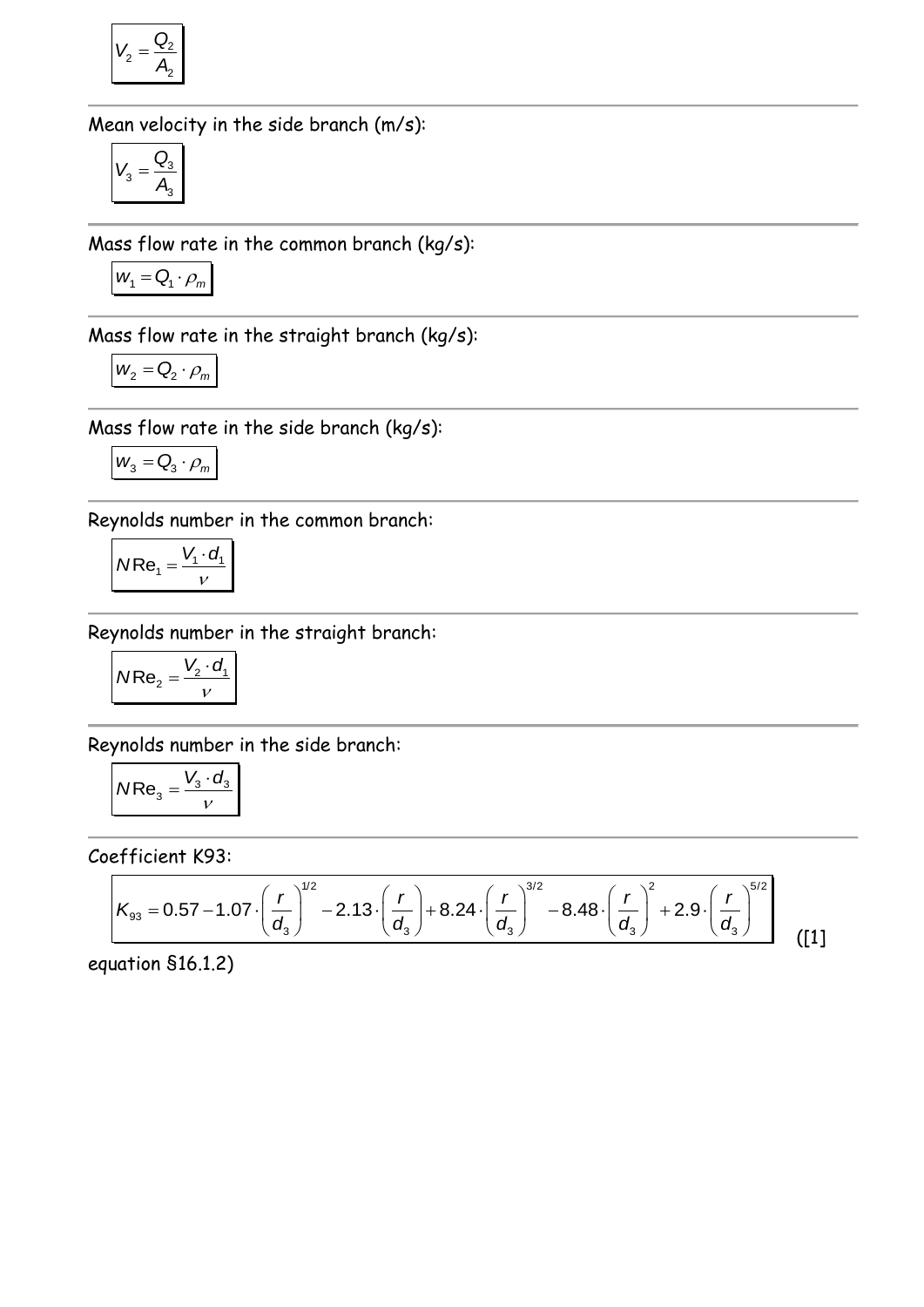

Pressure loss coefficient of the straight branch:



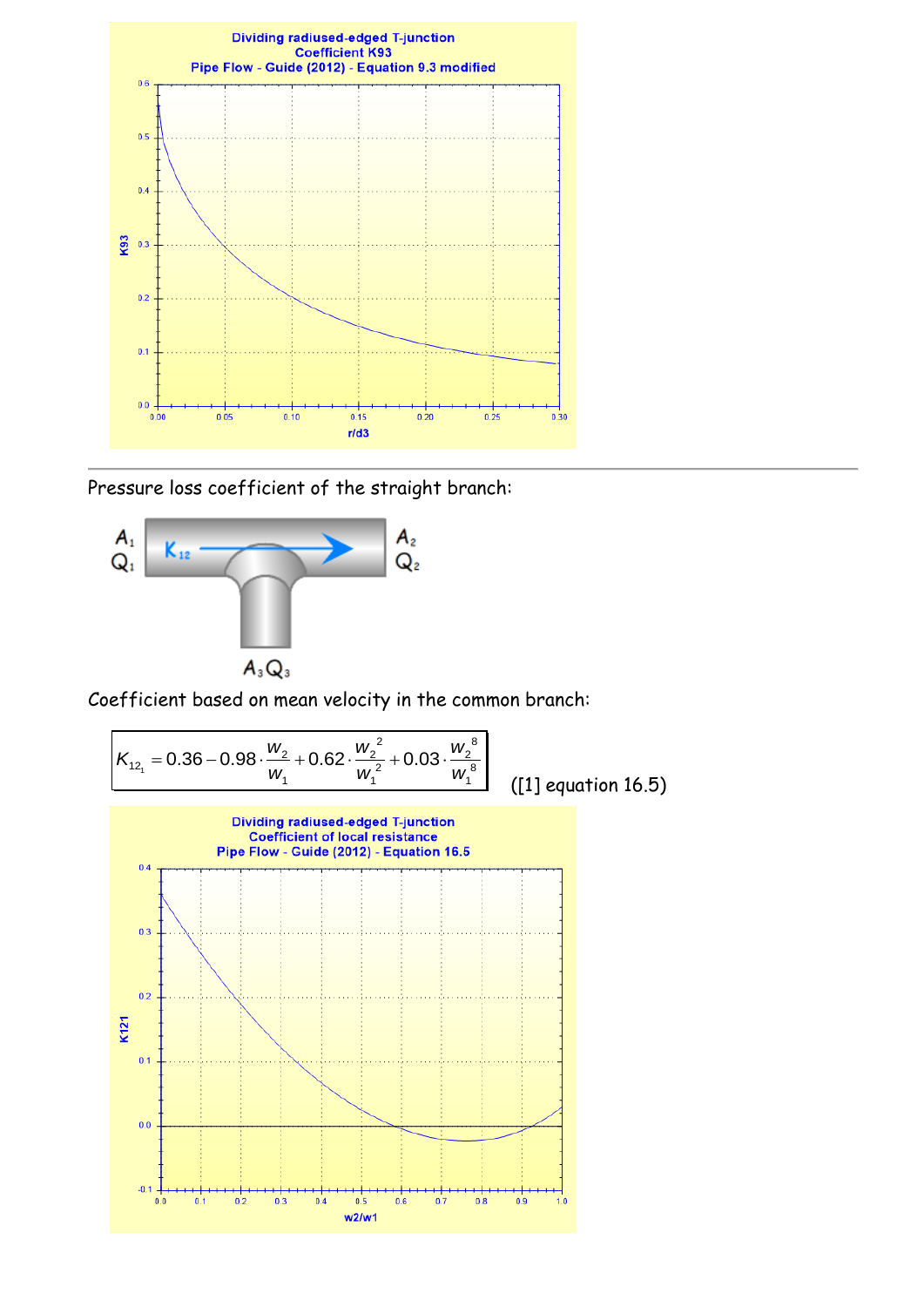

Pressure loss coefficient of the side branch:



Coefficient based on mean velocity in the common branch:  
\n
$$
K_{13_1} = 1 - 1.13 \cdot \frac{w_3}{w_1} + \left[ 0.81 + \left( 1.12 \cdot \frac{d_3}{d_1} - 1.08 \cdot \frac{d_3^3}{d_1^3} + K_{93} \right) \cdot \frac{d_1^4}{d_3^4} \right] \cdot \frac{w_3^2}{w_1^2}
$$
\n[1

([1] equation 16.13)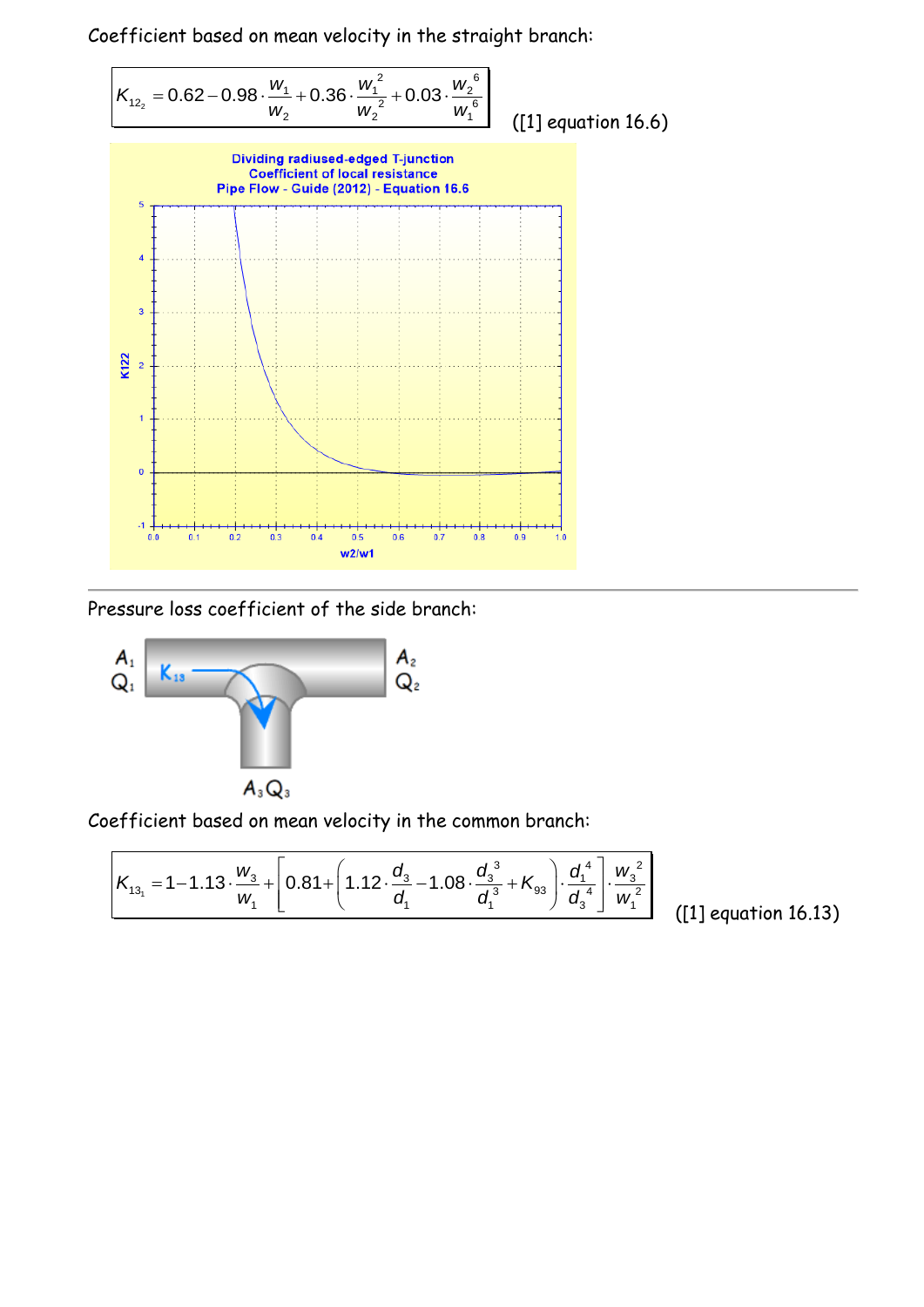



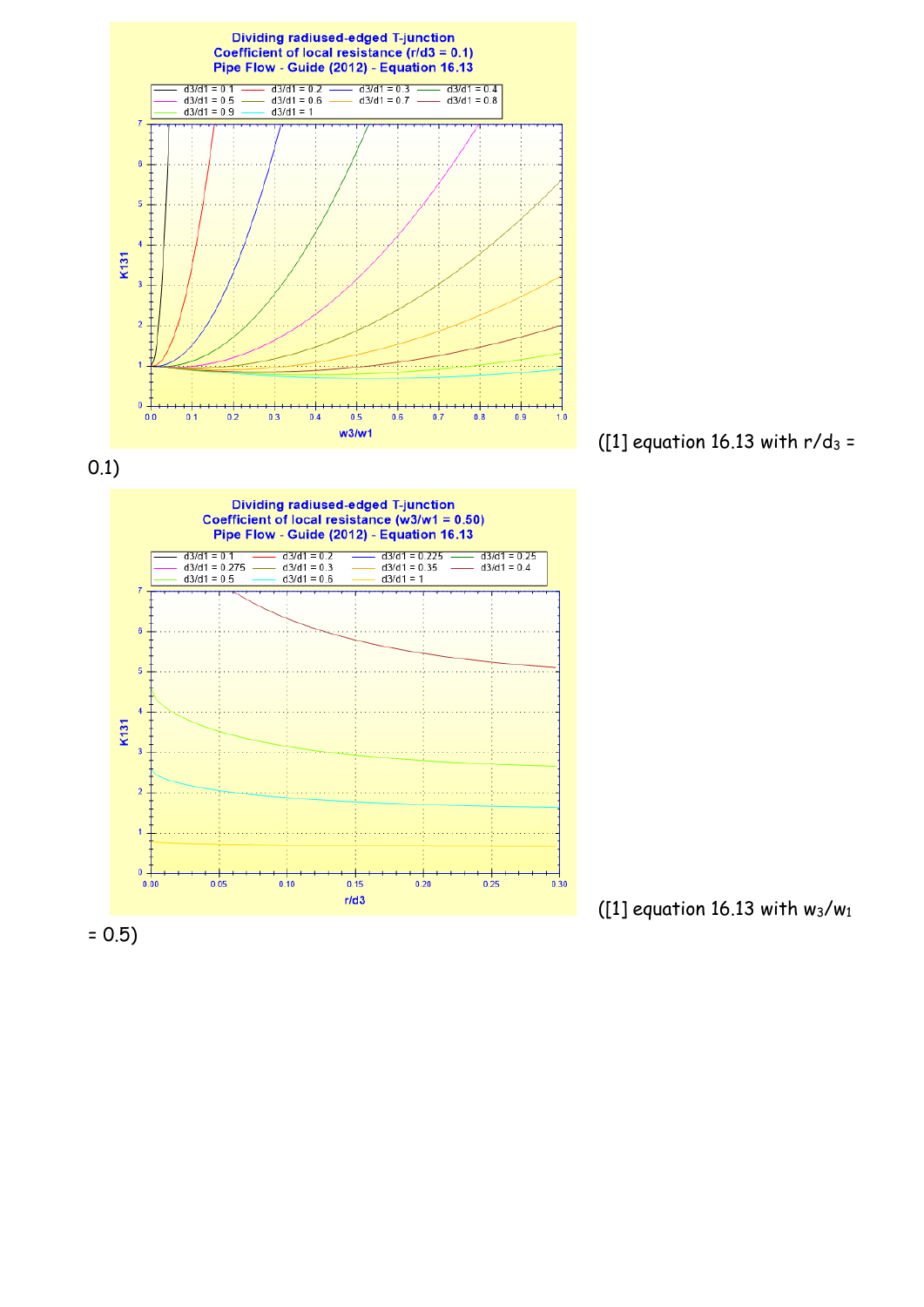

= 0.5)

Coefficient based on mean velocity in the straight branch:  
\n
$$
K_{13_3} = \left(0.81 - 1.13 \cdot \frac{w_1}{w_3} + \frac{w_1^2}{w_3^2}\right) \cdot \frac{d_3^4}{d_1^4} + 1.12 \cdot \frac{d_3^4}{d_1^4} - 1.08 \cdot \frac{d_3^3}{d_1^3} + K_{93}
$$
\n[
$$
\left[\frac{1}{2}\right]
$$

([1] equation 16.14)



## 0.1)

Pressure loss in the straight branch (Pa):

$$
\Delta P_{12} = K_{12_1} \cdot \frac{\rho_m \cdot w_1^2}{2}
$$

Pressure loss in the side branch (Pa):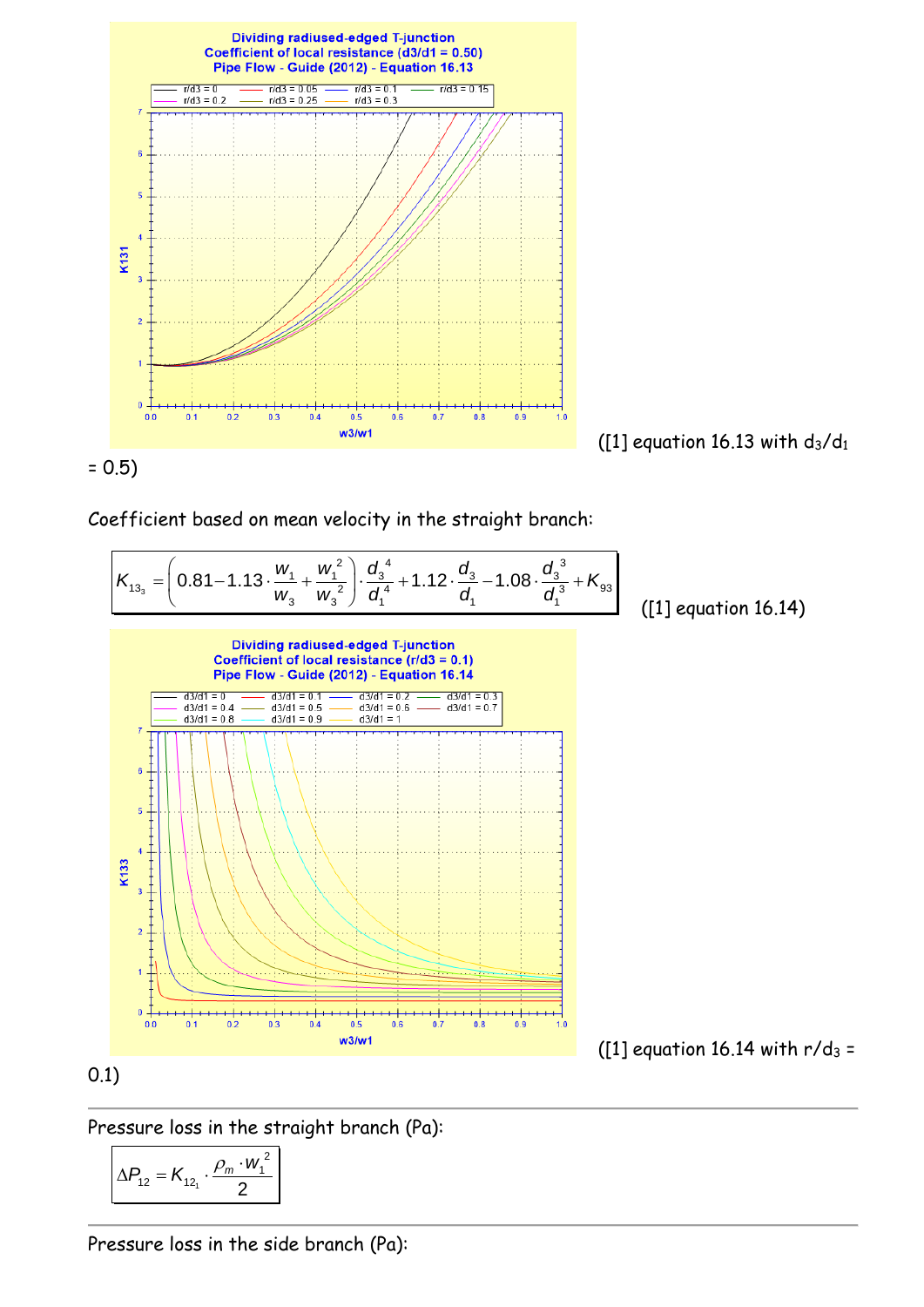$$
\Delta P_{13} = K_{13_1} \cdot \frac{\rho_m \cdot w_1^2}{2}
$$

Head loss of fluid in the straight branch (m):

$$
\Delta H_{12} = K_{12_1} \cdot \frac{w_1^2}{2 \cdot g}
$$

Head loss of fluid in the side branch (m):

$$
\Delta H_{13} = K_{13_1} \cdot \frac{w_1^2}{2 \cdot g}
$$

Hydraulic power loss in the straight branch (W):

$$
\textit{Wh}_{12} = \Delta P_{12} \cdot Q_2
$$

Hydraulic power loss in the side branch (W):

 $Wh_{13} = \Delta P_{13} \cdot Q_3$ 

# **Symbols, Definitions, SI Units:**

| $\mathsf{d}_1$   | Diameter of the straight and common branches (m)                                                       |
|------------------|--------------------------------------------------------------------------------------------------------|
| $d_3$            | Diameter of the side branch (m)                                                                        |
| A <sub>1</sub>   | Cross-sectional area of the common branch $(m2)$                                                       |
| A <sub>2</sub>   | Cross-sectional area of the straight branch $(m^2)$                                                    |
| $A_3$            | Cross-sectional area of the side branch $(m2)$                                                         |
| $Q_1$            | Volume flow rate in the common branch $(m^3/s)$                                                        |
| $V_1$            | Mean velocity in the common branch $(m/s)$                                                             |
| Q2               | Volume flow rate in the straight branch $(m^3/s)$                                                      |
| V <sub>2</sub>   | Mean velocity in the straight branch (m/s)                                                             |
| $\mathsf{Q}_3$   | Volume flow rate in the side branch $(m^3/s)$                                                          |
| $V_3$            | Mean velocity in the side branch $(m/s)$                                                               |
| W <sub>1</sub>   | Mass flow rate in the common branch ( $kg/s$ )                                                         |
| W <sub>2</sub>   | Mass flow rate in the straight branch (kg/s)                                                           |
| W <sub>3</sub>   | Mass flow rate in the side branch ( $kg/s$ )                                                           |
| NRe1             | Reynolds number in the common branch ()                                                                |
| NRe2             | Reynolds number in the straight branch ()                                                              |
| NRe3             | Reynolds number in the side branch ()                                                                  |
| r                | Rounded radius (m)                                                                                     |
| $K_{93}$         | Coefficient ()                                                                                         |
| K <sub>121</sub> | Pressure loss coefficient of the straight branch (based on mean velocity                               |
|                  | in the common branch) ()                                                                               |
| $K_{131}$        | Pressure loss coefficient of the side branch (based on mean velocity in                                |
|                  | the common branch) ()                                                                                  |
| K <sub>122</sub> | Pressure loss coefficient of the straight branch (based on mean velocity<br>in the straight branch) () |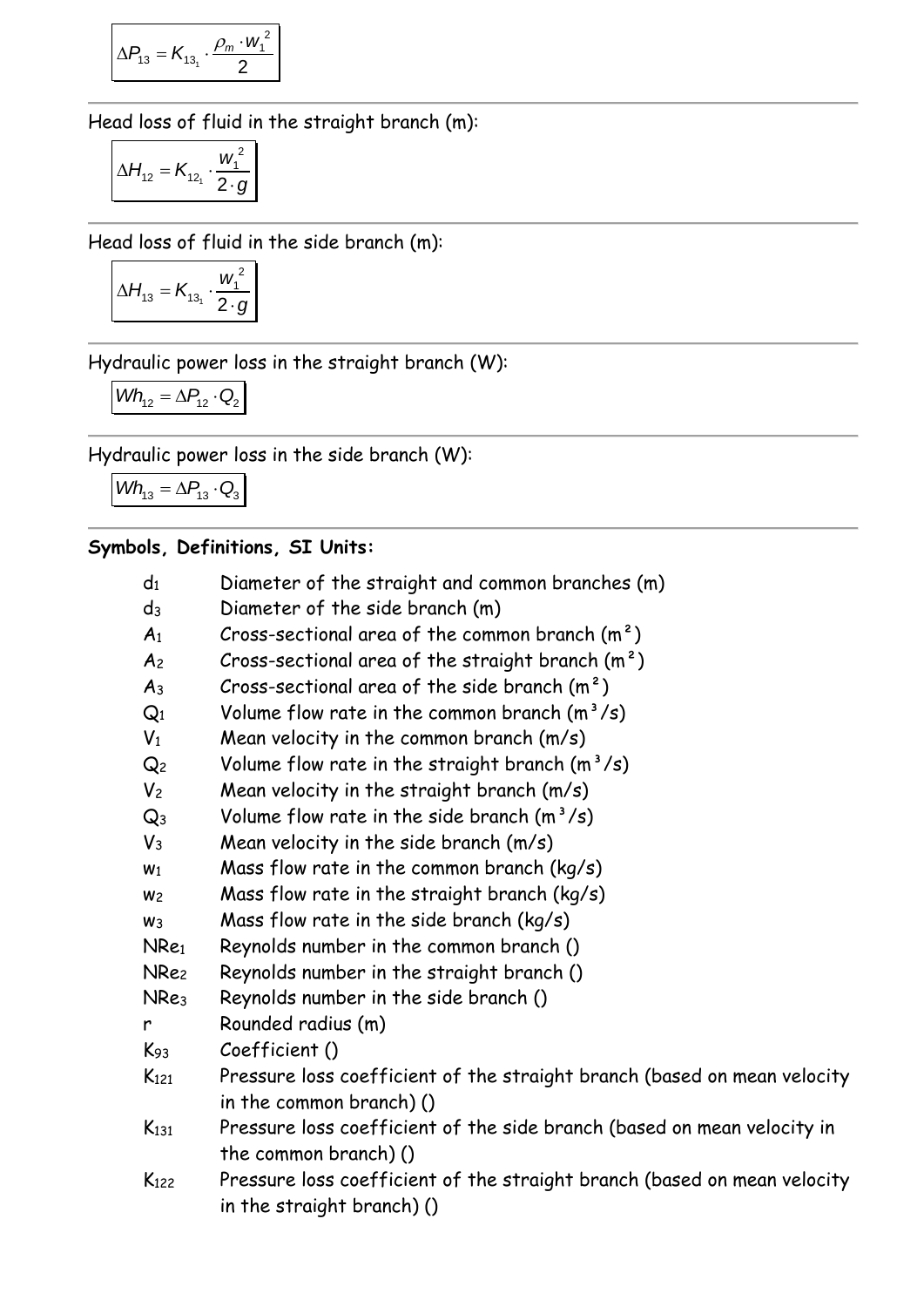| K <sub>133</sub> | Pressure loss coefficient of the side branch (based on mean velocity in |
|------------------|-------------------------------------------------------------------------|
|                  | the side branch) $()$                                                   |
| $\Delta P_{12}$  | Pressure loss in the straight branch (Pa)                               |
| $\Delta P_{13}$  | Pressure loss in the side branch (Pa)                                   |
| $\Delta H_{12}$  | Head loss of fluid in the straight branch (m)                           |
| $\Delta H_{13}$  | Head loss of fluid in the side branch (m)                               |
| $Wh_{12}$        | Hydraulic power loss in the straight branch (W)                         |
| $Wh_{13}$        | Hydraulic power loss in the side branch (W)                             |
| $\rho_{\rm m}$   | Fluid density $(kq/m^3)$                                                |
| $\mathbf{v}$     | Fluid kinematic viscosity $(m^2/s)$                                     |
| g                | Gravitational acceleration $(m/s^2)$                                    |

#### **Validity range:**

- turbulent flow regime ( $NRe_1 \geq 10^4$ )
- diameter of side branch lower than or equal to diameter of straight and common branches  $(d_3 \leq d_1)$
- rounding ratio lower than or equal to  $1 (r/d_3 \le 1)$

## **Example of application:**



**References:**